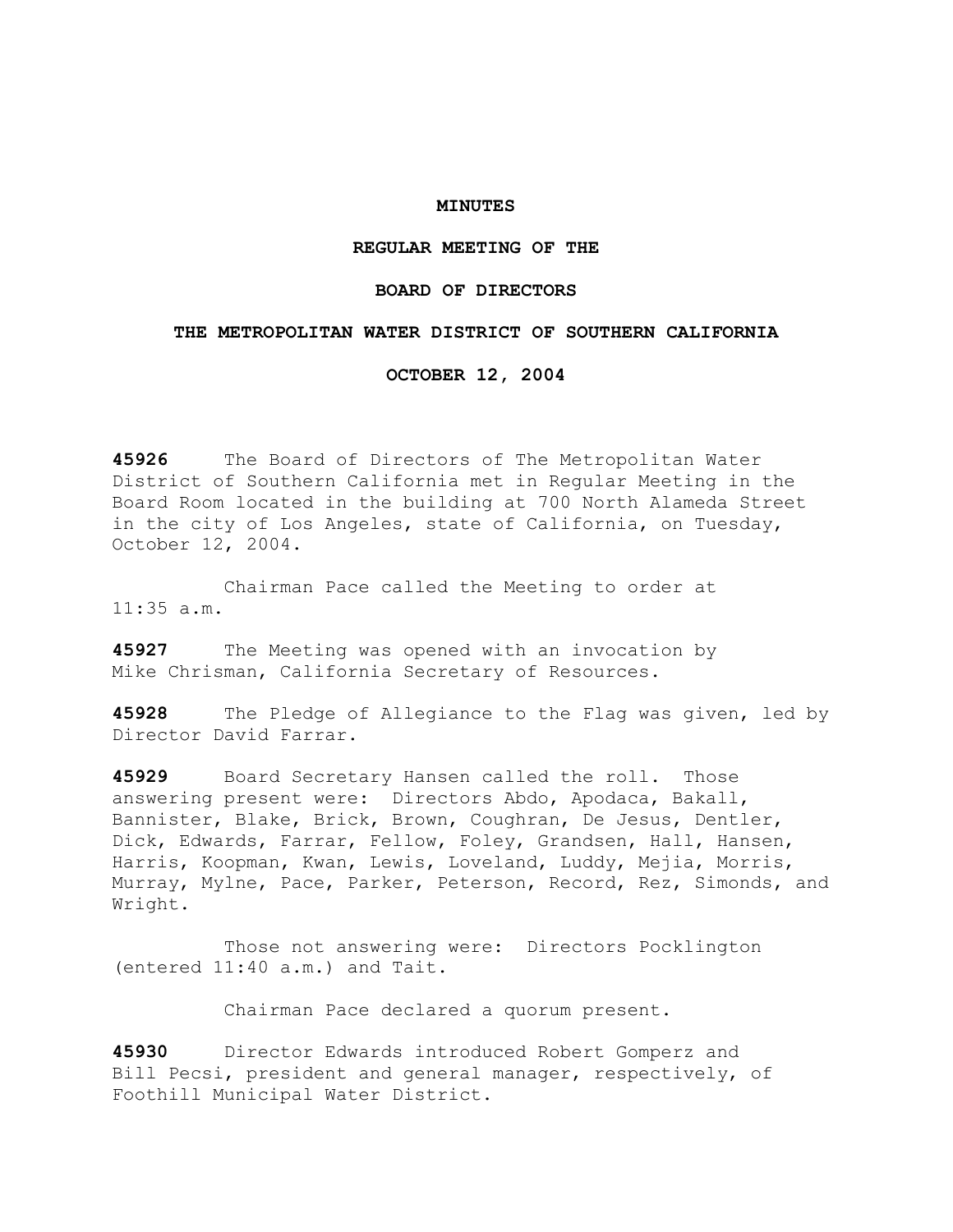Director Pocklington took his seat at 11:40 a.m.

**45931** Chairman Pace invited members of the public to address the Board on matters within the Board's jurisdiction.

 Mike Chrisman, California Secretary of Resources, addressed the Board on the importance of a CALFED ten-year financing plan based on the concept of "beneficiary pays" and equitable allocation of cost sharing arrangements. Mr. Chrisman also spoke on the South Delta Improvement Program and the continued importance of seawater desalination. He praised Metropolitan and Southern California's leadership role in water conservation, storage and recycling, groundwater cleanup, and water transfers.

**45932** Director Mejia introduced Steven Veres, council member from the city of San Fernando, who will be replacing him next month on Metropolitan's Board.

**45933** Nominating Committee Chairman Mejia reported that the committee met to consider the candidates to fill the Office of Board Chairman. Following the review, the committee submitted as nominees for the Board Chairmanship for the two-year term commencing January 1, 2005, the following Directors: Wesley M. Bannister, David D. De Jesus, James T. Edwards, John M. Mylne, III, and Glen D. Peterson.

 Committee Chairman Mejia called for other nominations from the floor. Hearing none, the nominations were closed.

 Committee Chairman Mejia announced that the vote will be by written ballot and after completion of the ballot(s) the votes will be read aloud for recording. The nominee receiving more than fifty percent of the vote will be elected Chairman.

 Following the vote on Ballot No. 1, Committee Chairman Mejia announced the tabulation of the votes; with Director Bannister receiving 51.46%; Director Peterson, 31.97%; Director De Jesus, 7.34%; Director Edwards, 3.98%; and Director Mylne, 3.45%.

 Committee Chairman Mejia thereupon moved, seconded by Committee Vice Chairman Farrar and carried, that it be recorded that Director Bannister was elected to the Office of the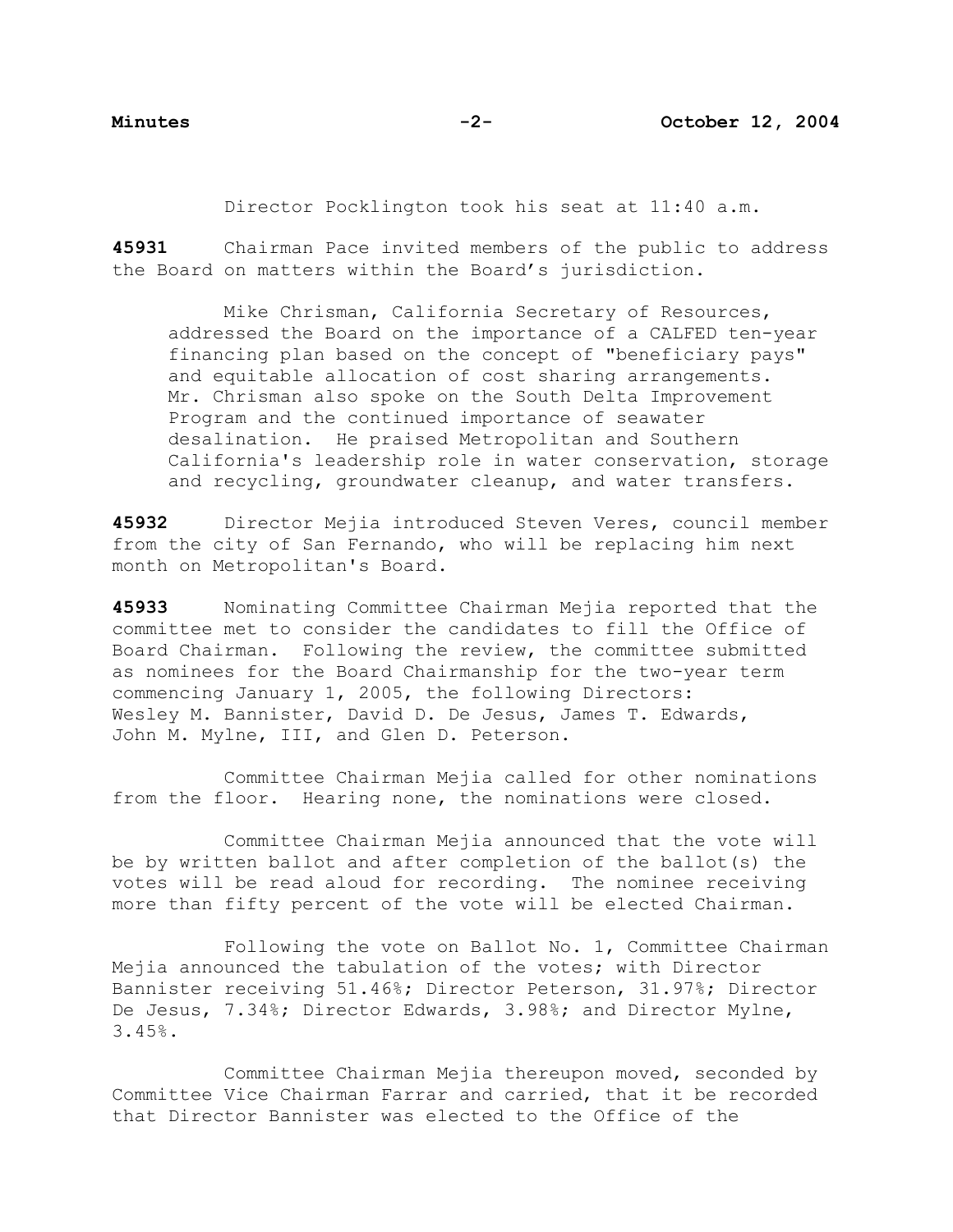Chairman of the Board for the two-year term beginning January 1, 2005.

**45934** There being no objection, Chairman Pace ordered the reading of the Minutes of the Meeting of September 14, 2004, dispensed with, a copy having been mailed to each Director.

 Director Coughran moved, seconded by Director Edwards and carried, approving the foregoing Minutes as mailed.

**45935** Chairman Pace announced there were no new committee assignments.

**45936** Chairman Pace reported that on September 21 he and several Directors toured the El Segundo Power Station and West Basin Water Recycling facility, which Director Hansen sponsored. Chairman Pace also commented that on October 30, Chief Executive Officer Gastelum, Executive Vice President Ivey, and himself attended the celebration on the completion of the Foothill Pump Station by San Bernardino Valley Municipal Water District, which pump will provide more water to Diamond Valley Lake. Chairman Pace reported that he was a quest speaker at the  $24<sup>th</sup>$  Annual Fall Seminar held October 1-3 in Oxnard by the California Contract Cities Association, which event focused on the current and future issues of water.

**45937** Regarding Colorado River, Bay-Delta, and CALFED matters, Chief Executive Officer Gastelum referred to his activity report for September dated October 6, 2004, which was distributed earlier.

**45938** Regarding Legal Department activities, General Counsel Kightlinger referred to his activity report for September dated September 30, 2004, which was distributed earlier.

 General Counsel Kightlinger reported that in the San Gabriel Valley *Aerojet* case, Metropolitan's motion for summary judgment to dismiss those claims will be heard on November 1, 2004. He also stated that in the *Shank/Balfour Beatty* case the facts would be submitted to the judge probably by the end of the week. Mr. Kightlinger further reported on the retirement from the Legal Department of Norman Flette, Senior Deputy General Counsel.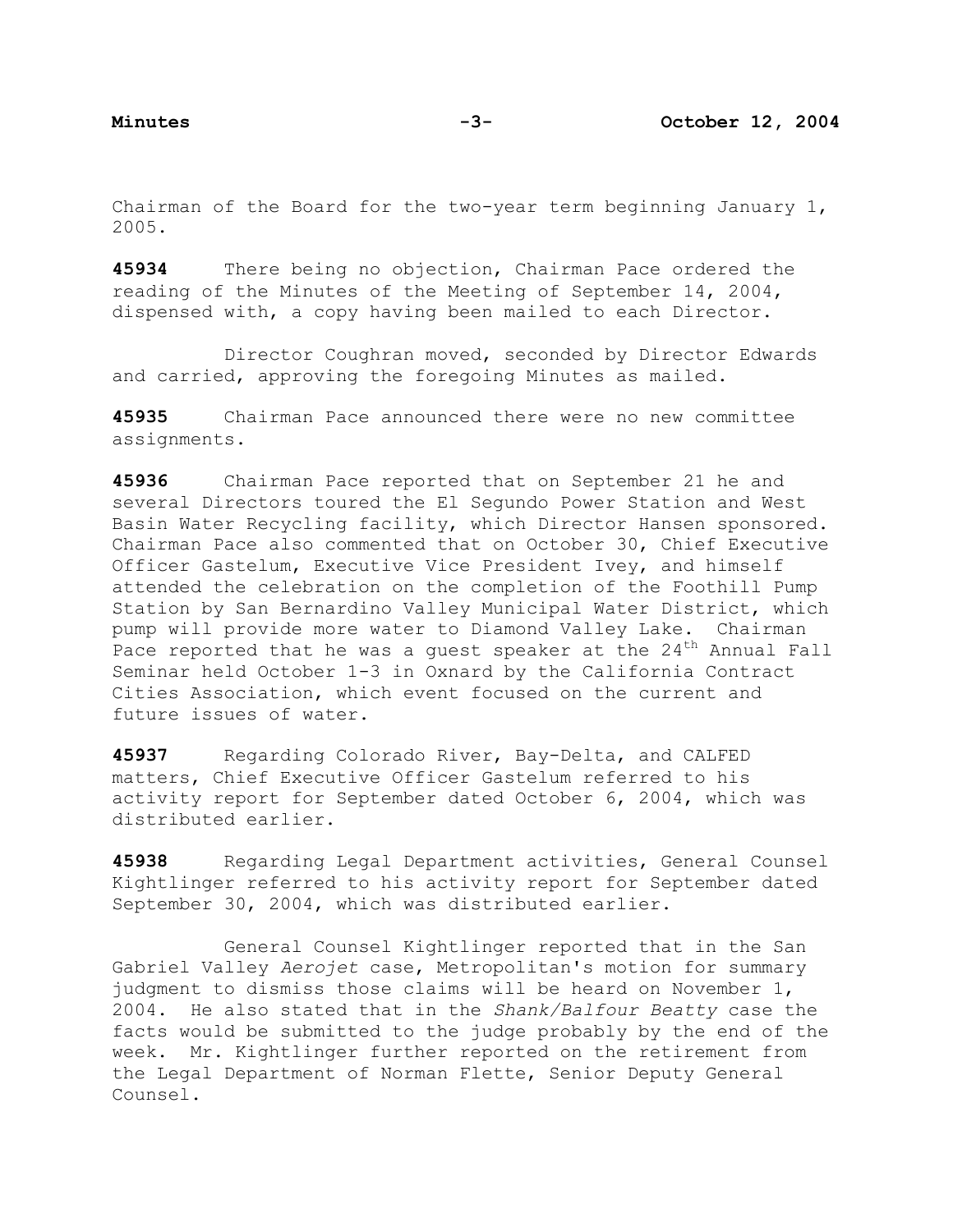**45939** General Auditor Riss presented a summary report of the Audit Department's activities for the month of September. He began by noting that four audit reports and a report card were issued during the month. Specifically, he noted that the Employee and Director Expense Audit Report; Metropolitan's Budget Process Audit Report; Protector del Agua Program Process and Controls Audit Report; and the Union Station Facility Maintenance Audit Report were issued in September. He also indicated that the Laboratory Information Management System (LIMS) Report Card was issued.

 Mr. Riss then conducted a brief discussion of these reports. He began with the Employee and Director Expense Audit Report, which focused on adherence to the Administrative Code's travel guidelines, including travel policy, expense reporting, and guidelines for preparing and submitting reports. This report was issued with an opinion that the accounting and administrative procedures included those practices usually necessary to provide for a generally satisfactory internal control structure. He added that there were a couple of relatively minor comments and recommendations in the areas of expense reimbursement processing, timely submission of claims, and review and revision of existing policies and procedures, which are always ongoing. Management was encouraged to continue evaluating existing policies and procedures and amend them as necessary.

 Next, Mr. Riss stated that an audit of Metropolitan's Budget Process was issued with an opinion that the accounting and administrative procedures over the budget process included those practices usually necessary to provide for a generally satisfactory internal control structure. He stated that this audit focused on the process of identifying adequate financial resources to support Metropolitan's mission and to provide the basis for acceptable and fiscal responsibility in the District. Mr. Riss reported there were isolated and minor instances of non-compliance with the O&M budgeting procedures. Recommendations were made that management remind personnel of the importance of complying with these procedures.

 Mr. Riss reported that an audit was also performed on the Protector del Agua Program Process and Controls (PDA). The PDA Program is a conservation and landscape maintenance education program targeting the landscape industry and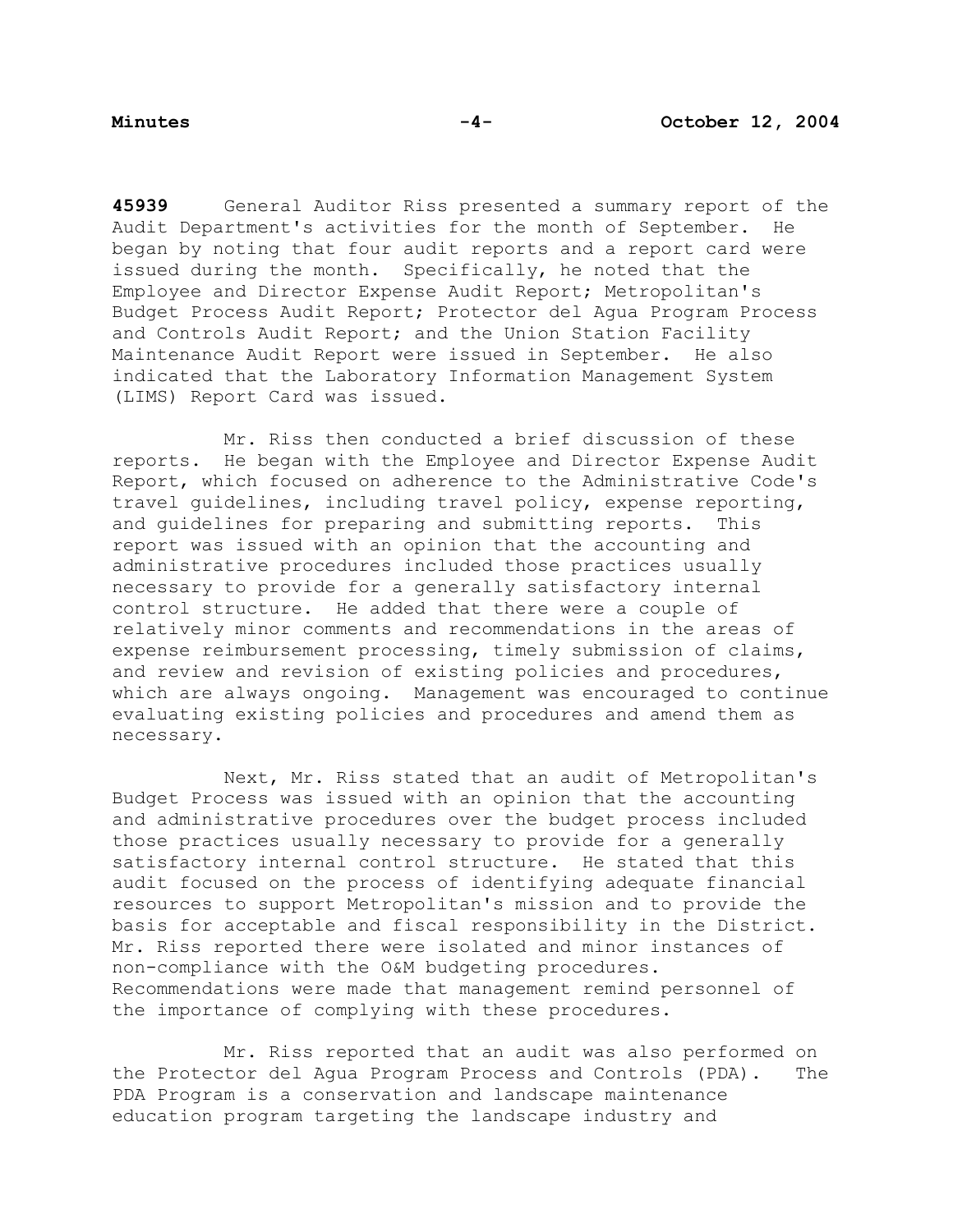homeowners. Mr. Riss stated that this program is relatively new, and the Audit Department was requested to review it for accounting and administrative controls. Again, this report was issued with an opinion that the accounting and administrative procedures included those practices usually necessary to provide for a generally satisfactory internal control structure. Mr. Riss added that some comments were noted in the areas of evaluation of program curricula; invoice processing; review and analysis of class evaluations; and class enrollment procedures.

 Next, Mr. Riss stated that an audit was conducted on the Union Station Facility Maintenance function. This audit resulted in an opinion that the accounting and administrative procedures included those practices usually necessary to provide for a satisfactory internal control structure. He reported that very minor comments were made to improve the invoice processing.

 Finally, General Auditor Riss commented on the Laboratory Information Management System (LIMS) report card and stated that the project risk appeared to be low and that the project plan had been documented quite well. He also indicated that the subsequent updates and changes were being handled in a controlled process.

**45940** Ethics Officer Elliott referred to her activity report for September dated September 30, 2004, which was distributed earlier. She reported that the recruitment for the Ethics Educator position closed yesterday. There were 14 applications, which would be reviewed, with the top candidates to be interviewed again on the Monday after Thanksgiving. Dr. Elliott commented on the various upcoming workshops to be held for: Executive Management on October 25; Directors and designated employees relating to Form 700 on January 25, 2005; and special workshop for Directors on "Adaptive Leadership" on February 15, 2005. In addition, Dr. Elliott stated that the CD on ethics matters, which highlighted the last Directors' ethics workshop, was complete. Two other CDs were in the process of being put together — one on ethical judgments in water quality, and the other on responsible hiring and recruitment practices for responsible government. Finally, Dr. Elliott reported that she would be making a trip to Sacramento to meet with members and staff of the Joint Legislative Audit Committee.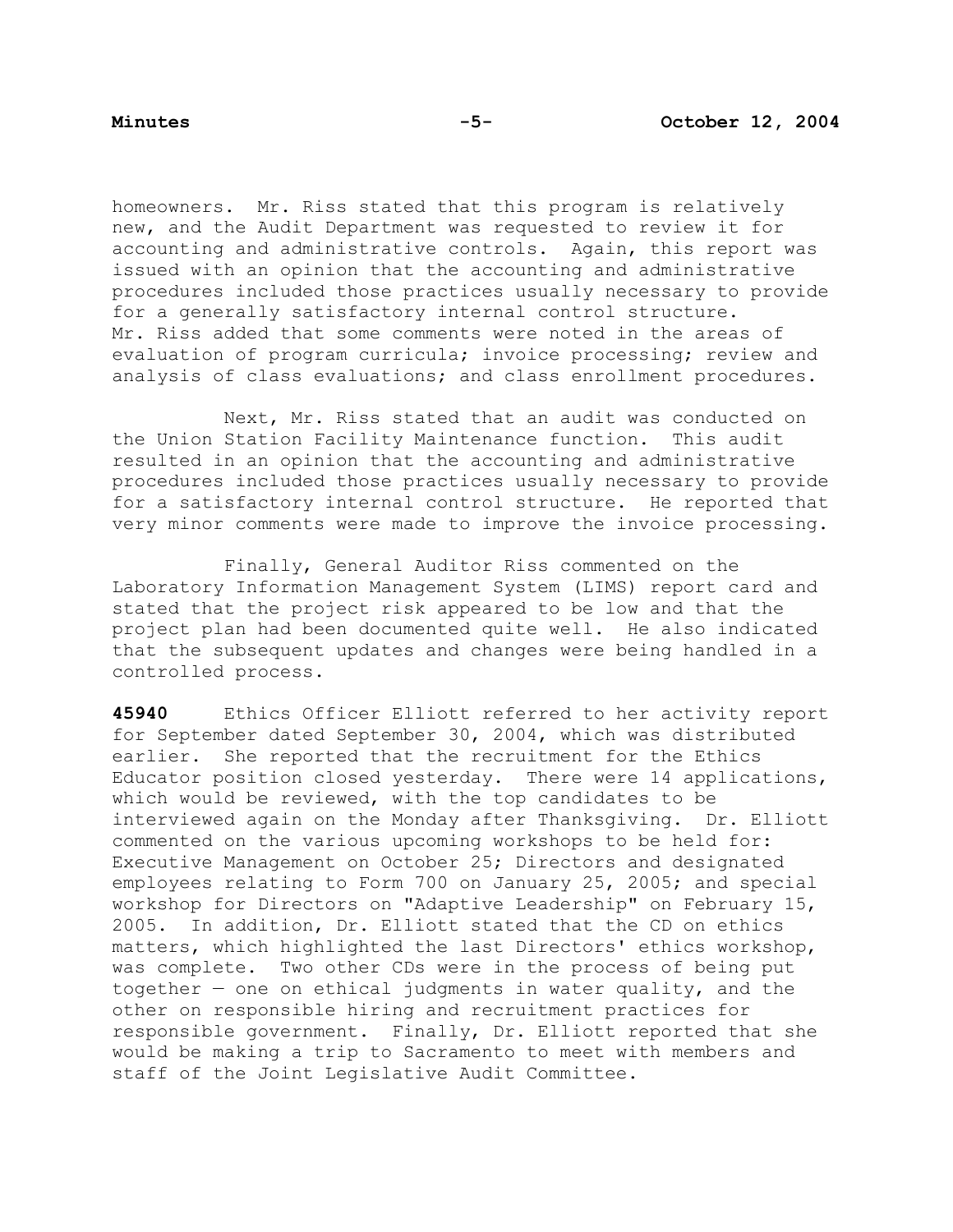**45941** The reports of the Standing Committees are as follows:

Chairman Pace reported the Executive Committee, at its meeting of September 28, approved Agenda Item 8-1. The committee also discussed and approved the proposed items for October's Board and committee agenda items. The committee heard reports on activities of the Audit and Ethics Subcommittees and the Colorado River Board. A detailed presentation was made on the drought protection measures on the Colorado River. Chief Executive Officer Gastelum reported on Metropolitan's activities, including the CALFED bill, discussion on the rate structure integrity language and seawater desalination grants with the member agencies, and a review of the recommendations from the California Performance Review process on reforming California government. The committee also discussed the city of Pasadena lease negotiations on the Arroyo Seco property. The Chief Executive Officer also reported on the National Water Research Institute and the funding process from Metropolitan. The committee voted to withdraw from NWRI and the recommendation was sent to the Board for further action.

 Asset, Real Estate and Infrastructure Policy Committee Chairman Record reported the committee unanimously approved Agenda Items 9-7 and 9-10. Agenda Item 9-8 was also approved with an amendment that the proceeds be used for desalination purposes. Committee Chairman Record requested Items 9-7, 9-8, and 9-10 be added to the Consent Calendar. The committee received updates on the Arroyo Seco property and the activities at Diamond Valley Lake. The committee recommended that the Lake Skinner recreation lease with Riverside County be moved to the Diamond Valley Lake and Lake Skinner Oversight Subcommittee for further discussion.

 Budget, Finance and Investment Committee Chairman Mylne reported the committee unanimously approved Agenda Items 8-2 and 8-3. The committee heard reports on Metropolitan's quarterly financials, current and future financing activities, and disclosure obligations in connection with bond offerings.

Communications, Outreach and Legislation Committee Chairman Fellow reported the committee approved Agenda Items 8-7 and 9-9, and requested that Item 9-9 be placed on the Consent Calendar. The committee heard reports on the California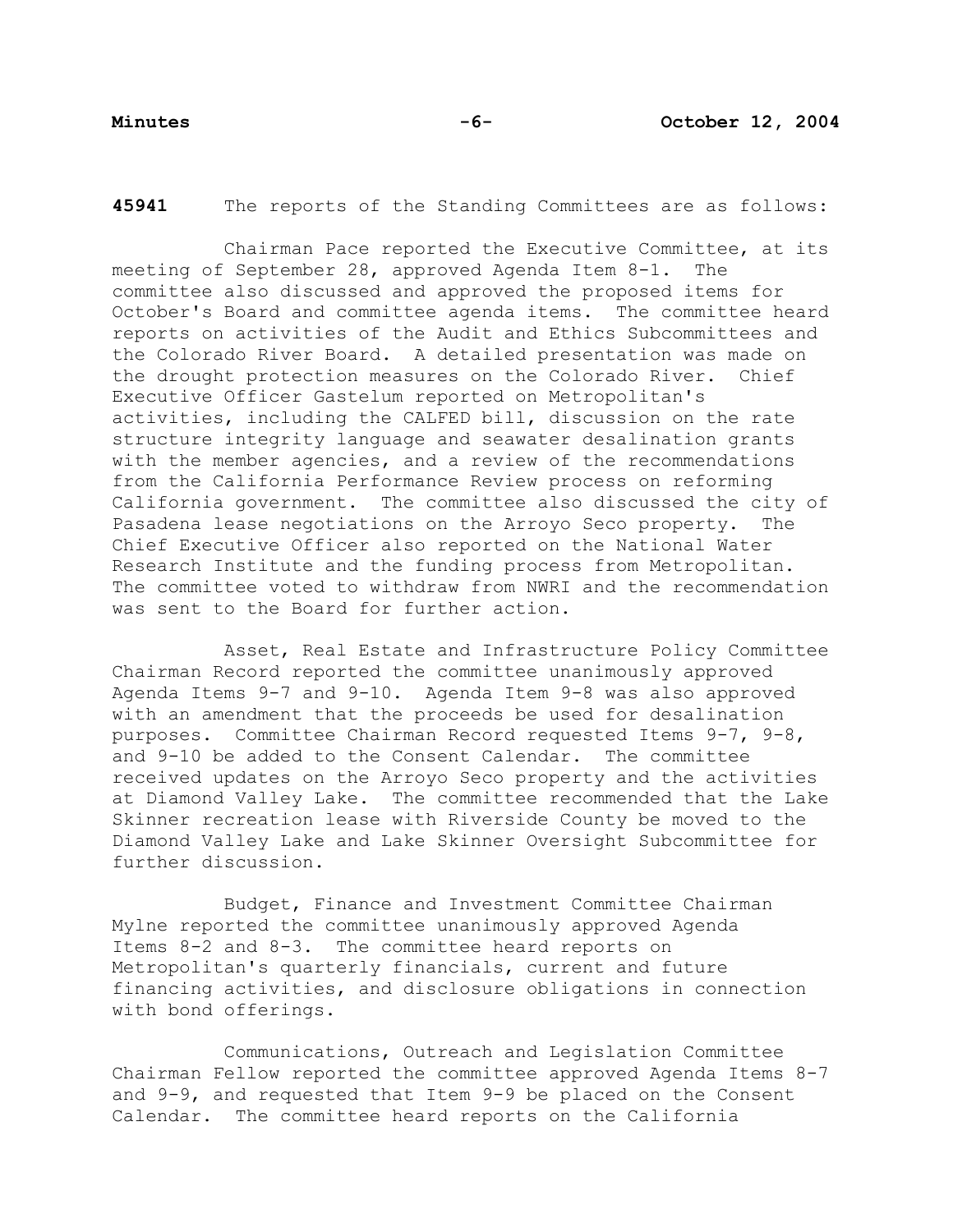Friendly Water Efficiency Recognition Program, the City Makeover Program, the current activities from both Washington, D.C. and Sacramento, and that the World Water Forum would be held at Metropolitan's headquarters on October 22, 2004.

 Engineering and Operations Committee Chairman Wright reported the committee approved Agenda Items 8-5, 8-6, 9-2, and 9-3. Committee Chairman Wright requested Items 9-2 and 9-3 be added to the Consent Calendar. The committee heard oral reports on the Inland Feeder Program, system operations, engineering activities, and the construction industry cost trends.

 Legal, Claims and Personnel Committee Chairman De Jesus reported that the committee approved Agenda Items 8-4 and 8-8. The committee also heard reports on the recently passed CALFED Bay-Delta Authorization Act, the *Catskill* case regarding the National Pollutant Discharge Elimination System permitting requirements, and the Lower Colorado River Multi-Species Conservation Program.

 Water Planning, Quality and Resources Committee Chairman Luddy reported the committee approved Agenda Items 9-4, 9-5, 9-6, and 9-13. Committee Chairman Luddy requested Items 9-5, 9-6, and 9-13 be added to the Consent Calendar. The committee received updates on the legislative activities relating to a CALFED long-term financing plan funding, the summary of issues on the High Efficiency Clothes Washer Incentive Program utilizing state grants, and the staff's progress on the System Overview Study.

**45942** Chairman Pace announced that the dedication of the West Dam in honor of the late Director Langdon W. Owen would take place on Saturday, October 30, 2004 at Diamond Valley Lake.

**45943** Director Dentler requested Items 8-4 and 8-8 be taken off the Consent Calendar.

 Director Coughran moved, seconded by Director Blake and carried, and the Board approved the Consent Calendar Items, **M.I. 45944** through **M.I. 45958,** as follows: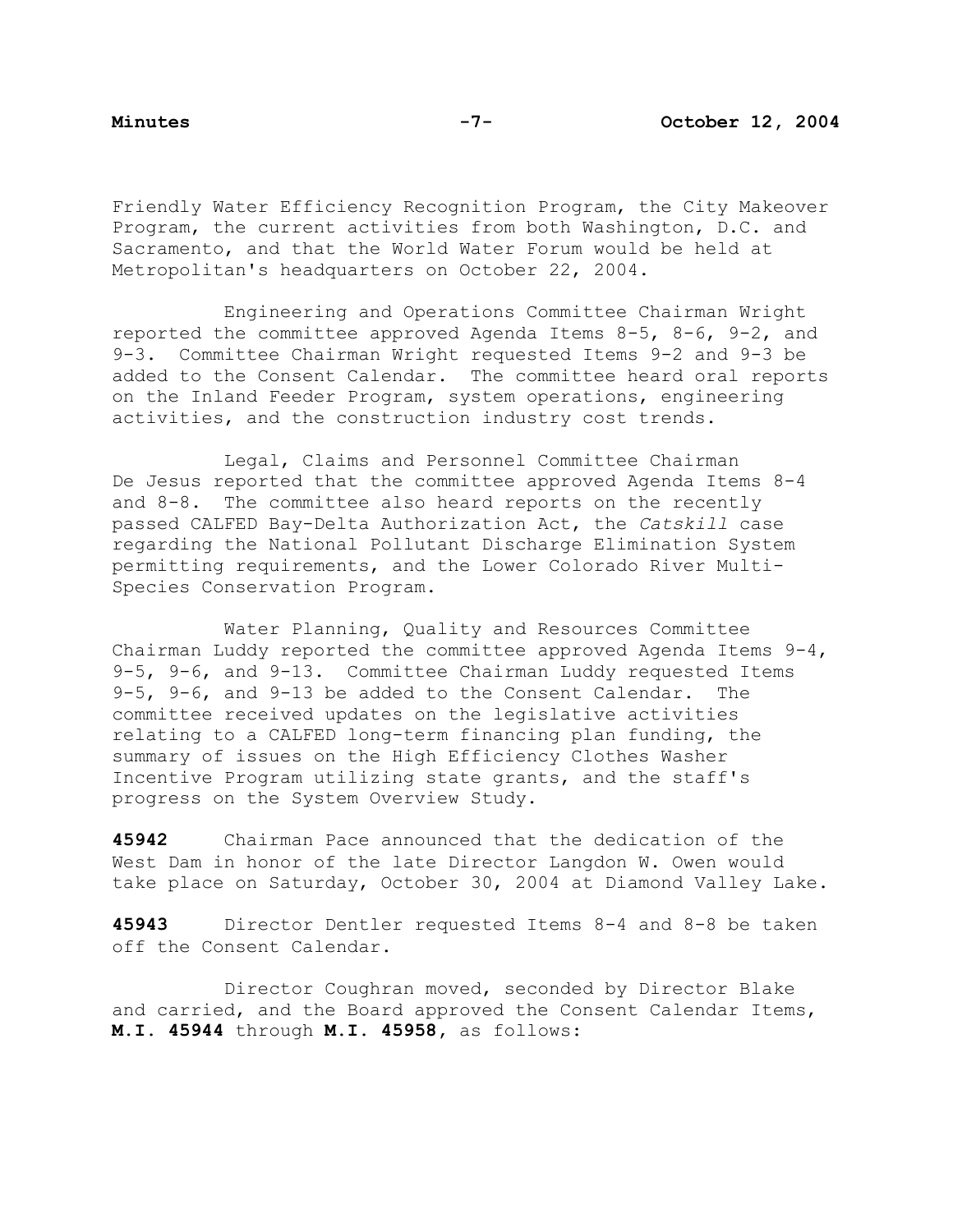**45944** Adopted the California Environmental Quality Act (CEQA) determination and (a) granted conditional approval for 47<sup>th</sup> Fringe Area, concurrently to Western Municipal Water District and Metropolitan, conditioned upon receipt in full of annexation fee of \$522,235.40 to Metropolitan if completed by December 31, 2004, or if completed later, at the then current annexation charge rate; (b) approved Western's proposed Plans for Implementing Water Use Efficiency Guidelines; and (c) adopted the resolution of intention **(Resolution 8924)** to impose water standby charge within the proposed annexation territories, substantially in the form of Attachment 3 to the letter signed by the Chief Executive Officer on September 20, 2004, said Resolution entitled:

## **RESOLUTION OF THE BOARD OF DIRECTORS OF THE METROPOLITAN WATER DISTRICT OF SOUTHERN CALIFORNIA GIVING NOTICE OF INTENTION TO IMPOSE WATER STANDBY CHARGES CONTINGENT UPON ANNEXATION**

**45945** Adopted the CEQA determination and **Resolution 8925**, providing that Metropolitan elects to receive its portion of revenue from taxes levied on Amendment No. 1 to the Redevelopment Plan for the San Sevaine Redevelopment Project, and that these additional revenues are attributable to any increase in Metropolitan's base year tax rate applied to the incremental assessed value of the project property, as set forth in the letter signed by the Chief Executive Officer on September 20, 2004, said Resolution entitled:

# **RESOLUTION OF THE BOARD OF DIRECTORS OF THE METROPOLITAN WATER DISTRICT OF SOUTHERN CALIFORNIA ELECTING TO RECEIVE ALLOCATION OF TAXES PURSUANT TO PROVISIONS OF THE COMMUNITY REDEVELOPMENT LAW**

**45946** Adopted the CEQA determination and amended Metropolitan Water District Administrative Code Section 4000, Chapters 1 and 5 regarding Emergency Storage Program, as set forth in Attachment 2 to the letter signed by the Chief Executive Officer on September 20, 2004.

**45947** Adopted the CEQA determination and (a) appropriated \$3.3 million for the Minor Capital Projects Program for 2004/05 for projects costing less than \$250,000 (Appropriation No. 15422 from the Construction Funds and Replacement and Refurbishment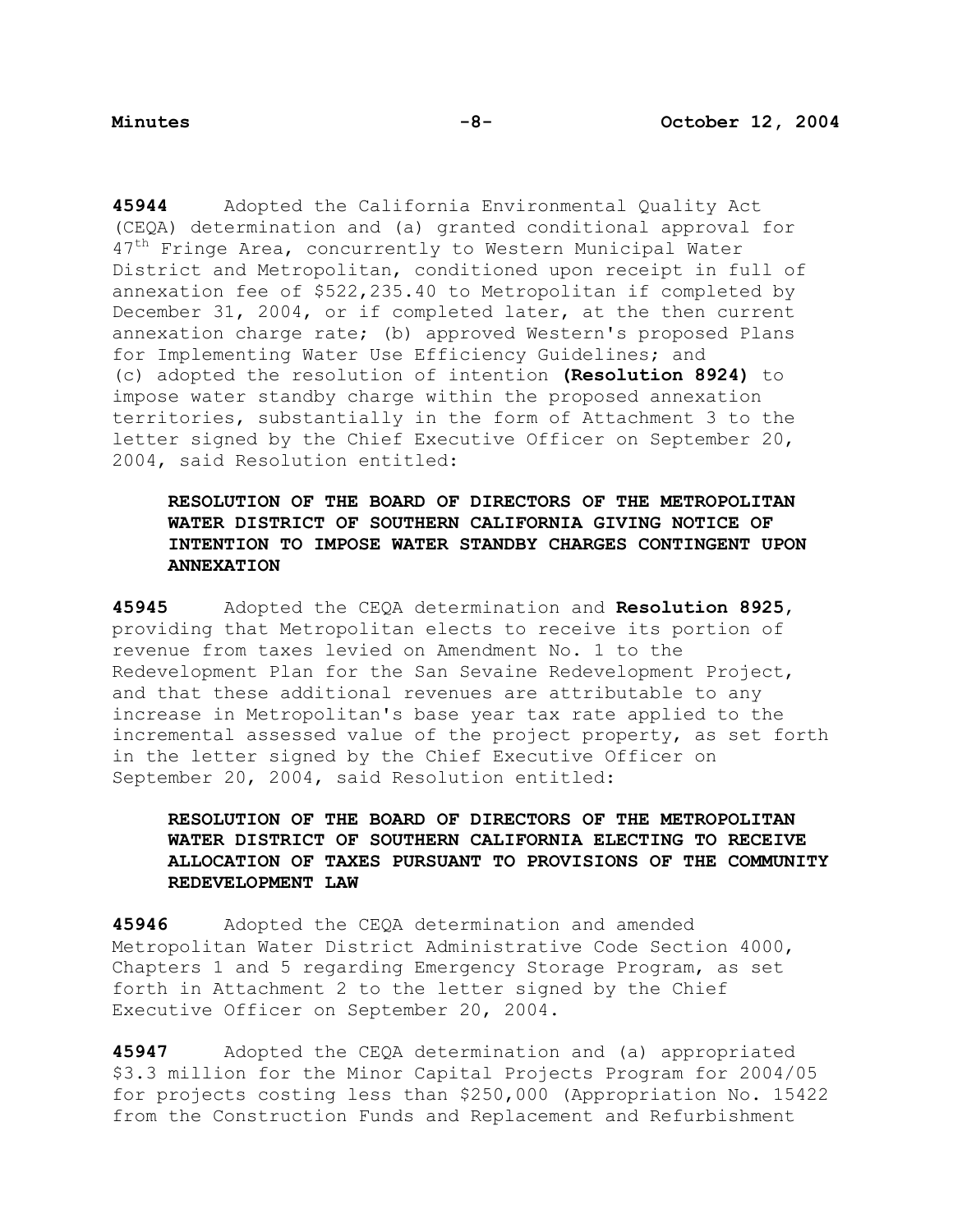Fund); (b) authorized the Chief Executive Officer to initiate capital projects costing less than \$250,000 and perform all work including the preparation of necessary environmental documentation; and (c) designated the Chief Executive Officer as the decision-making body for purposes of reviewing, approving, and certifying any environmental documentation that may be required for such projects, as set forth in the letter signed by the Chief Executive Officer on September 20, 2004.

**45948** Adopted the CEQA determination and awarded a contract for \$871,200 to L. D. Anderson, Inc. for construction of the Arrowhead Tunnels connector road of the Inland Feeder Program, as set forth in the letter signed by the Chief Executive Officer on September 22, 2004.

 Directors Lewis, Loveland, Parker, and Pocklington requested to be recorded as abstaining.

**45949** Adopted the CEQA determination and authorized staff to request that the Association of California Water Agencies sponsor legislation adding a specific exemption to the Public Records Act for geological data, security plans, assessments, reports or measures pertaining to a California public water system and public water system facilities, as set forth in the letter signed by the Chief Executive Officer on September 27, 2004.

**45950** Adopted the CEQA determination and (a) appropriated \$6.31 million in budgeted funds (Appropriation No. 15371, No. 6; and Appropriation No. 15381, No. 4, from the Construction Funds); (b) awarded a construction contract for \$2,717,518 to Carbon Activated Corp. for partial replacement of filter media at the Jensen filtration plant Modules 1, 2, and 3; and (c) awarded a construction contract for \$2,208,850.71 to ERS Industrial Services, Inc. for replacement of filter media at the Mills filtration plant Modules 3 and 4, as set forth in the letter signed by the Chief Executive Officer on September 20, 2004.

**45951** Adopted the CEQA determination and authorized (a) agreements with Butier Construction Managers for construction support services in an amount not to exceed \$5 million, and with P&D Environmental for environmental mitigation monitoring services in an amount not to exceed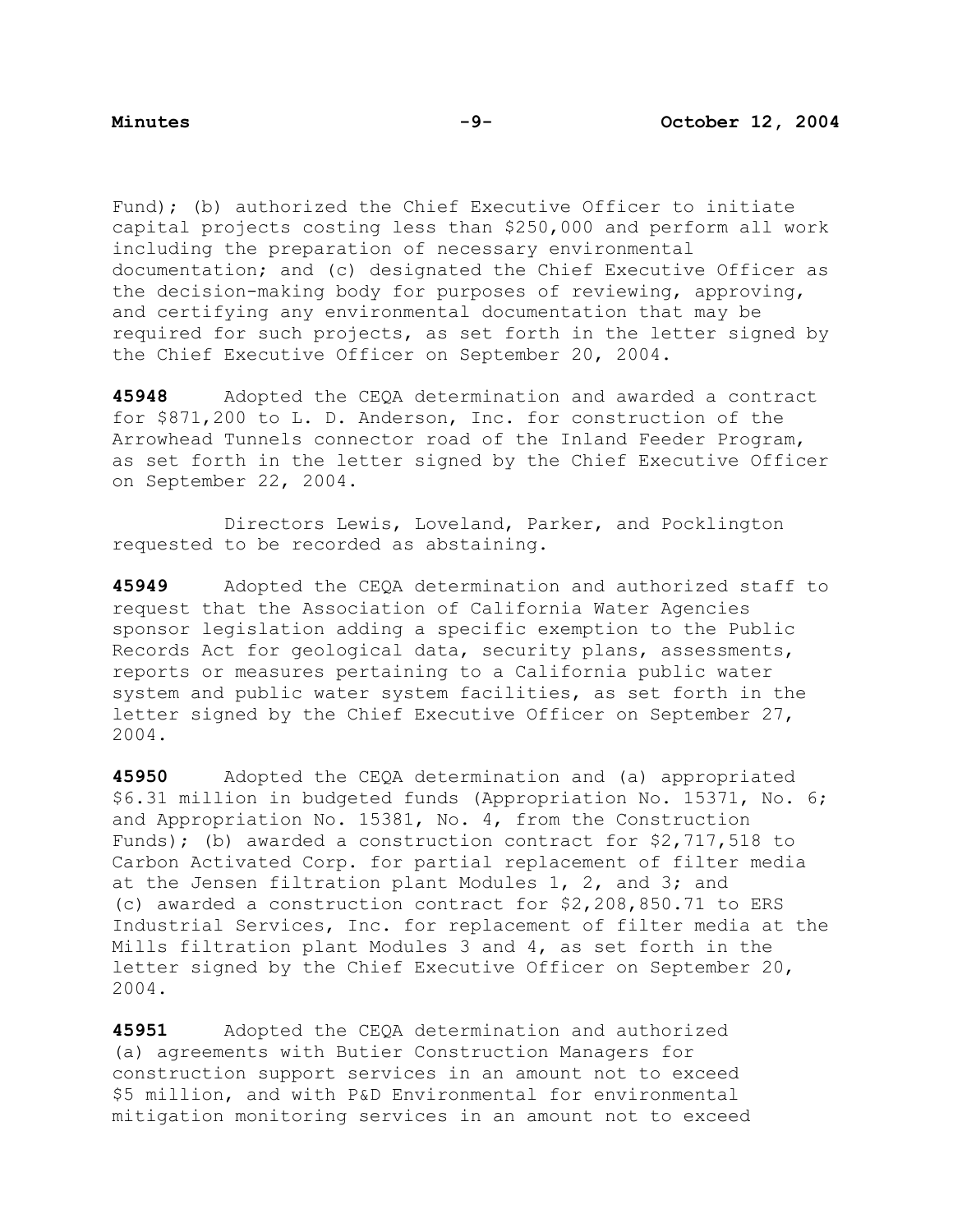\$4 million; and (b) an increase to the professional services agreement with Vanir Construction Management, Inc. for project management support for a new not-to-exceed total of \$2.5 million, as set forth in the letter signed by the Chief Executive Officer on September 20, 2004.

**45952** Adopted the CEQA determination and revisions to Section 3107 of the Administrative Code relating to Water Use Efficiency Guidelines, as shown in Attachment 2 to the letter signed by the Chief Executive Officer on September 29, 2004.

**45953** Adopted the CEQA determination and authorized paying initial fees to pursue up to 125,000 acre-feet of one-year water transfer option agreements with Central Valley water districts, as set forth in the letter signed by the Chief Executive Officer on October 5, 2004.

**45954** Adopted the CEQA determination and authorized entering into an agreement with DHI in an amount not to exceed \$2.3 million to develop and implement a Real time Operating System for Metropolitan's water distribution system, as set forth in the letter signed by the Chief Executive Officer on September 20, 2004.

**45955** Adopted the CEQA determination and (a) authorized the Chief Executive Officer to sell the Ormond Beach property of 289 acres; (b) in compliance with Government Code Section 54222, Surplus Lands Act, accepted the offer on 276 acres from The California Coastal Conservancy, a prescribed agency, on behalf of The Nature Conservancy; (c) in compliance with Metropolitan's Administrative Code Section 8254, accepted the offer on 13 acres from the Oxnard Community Development Commission; and (d) included provisions with condition subsequent wherein utility corridors, access easements, and mitigation areas are reserved, as set forth in the letter signed by the Chief Executive Officer on September 27, 2004, with an amendment that proceeds be used for desalination purposes.

**45956** Adopted the CEQA determination and (a) appropriated \$3.2 million in unbudgeted Operations and Maintenance funds; and (b) authorized the Chief Executive Officer to amend Agreement No. 61474 with Fraser Communications from a maximum amount payable of \$1.15 million to an amount not to exceed \$4.35 million through June 2005 to extend conservation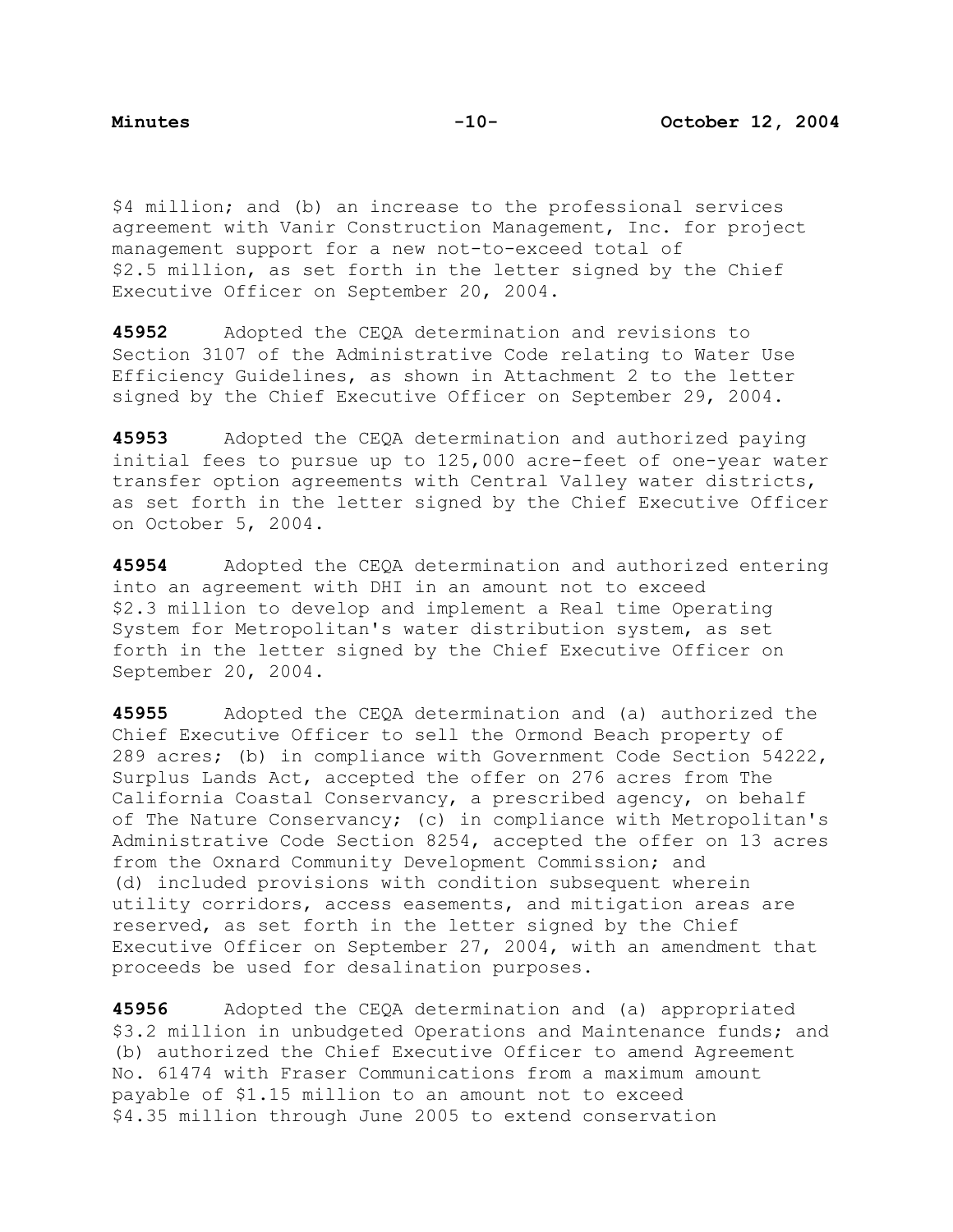advertising campaign, as set forth in the letter signed by the Chief Executive Officer on September 28, 2004. Of the \$3.2 million, \$3 million will be used for purchase of advertising space and \$200,000 for production costs.

 Director Dentler requested to be recorded as abstaining due to a financial relationship with a nonprofit corporation that also does business with Fraser Communications.

**45957** Adopted the CEQA determination and (a) affirmed the Chief Executive Officer's determination that the eleven parcels near the Diamond Valley Lake facilities comprising 44.8 acres are surplus and prepare disposition plan for the properties in their current condition; and (b) established provision with condition subsequent wherein utility corridors and access easements and mineral rights are reserved, as set forth in the letter signed by the Chief Executive Officer on September 29, 2004.

**45958** Adopted the CEQA determination and approved entering into a storage and interstate release agreement and operational agreement with Southern Nevada Water Authority, the Colorado River Commission of Nevada, and the Bureau of Reclamation authorizing the storage of Nevada's unused apportionment of Colorado River water in Metropolitan's facilities and future intentional creation of unused apportionment in an equal amount to the water stored for delivery to Nevada, as set forth in the letter signed by the Chief Executive Officer on October 6, 2004.

**45959** Regarding the proposed revisions to Metropolitan's Administrative Code to conform to current laws, practices and board authorizations, and make corrections, Director Dentler expressed her concern that the section in the Administrative Code relating to holidays has not been settled with the labor union and the rush for amending the Administrative Code at this time since it will have to be brought back to the Board at a later time. Director Dentler then suggested that this item be tabled.

 General Counsel Kightlinger replied that the union did suggest changes to the section of the Code on holidays, and for that reason that revision was not included in the current board letter, and will be brought back to the Board separately. Chief Executive Officer Gastelum stated that for the end of the year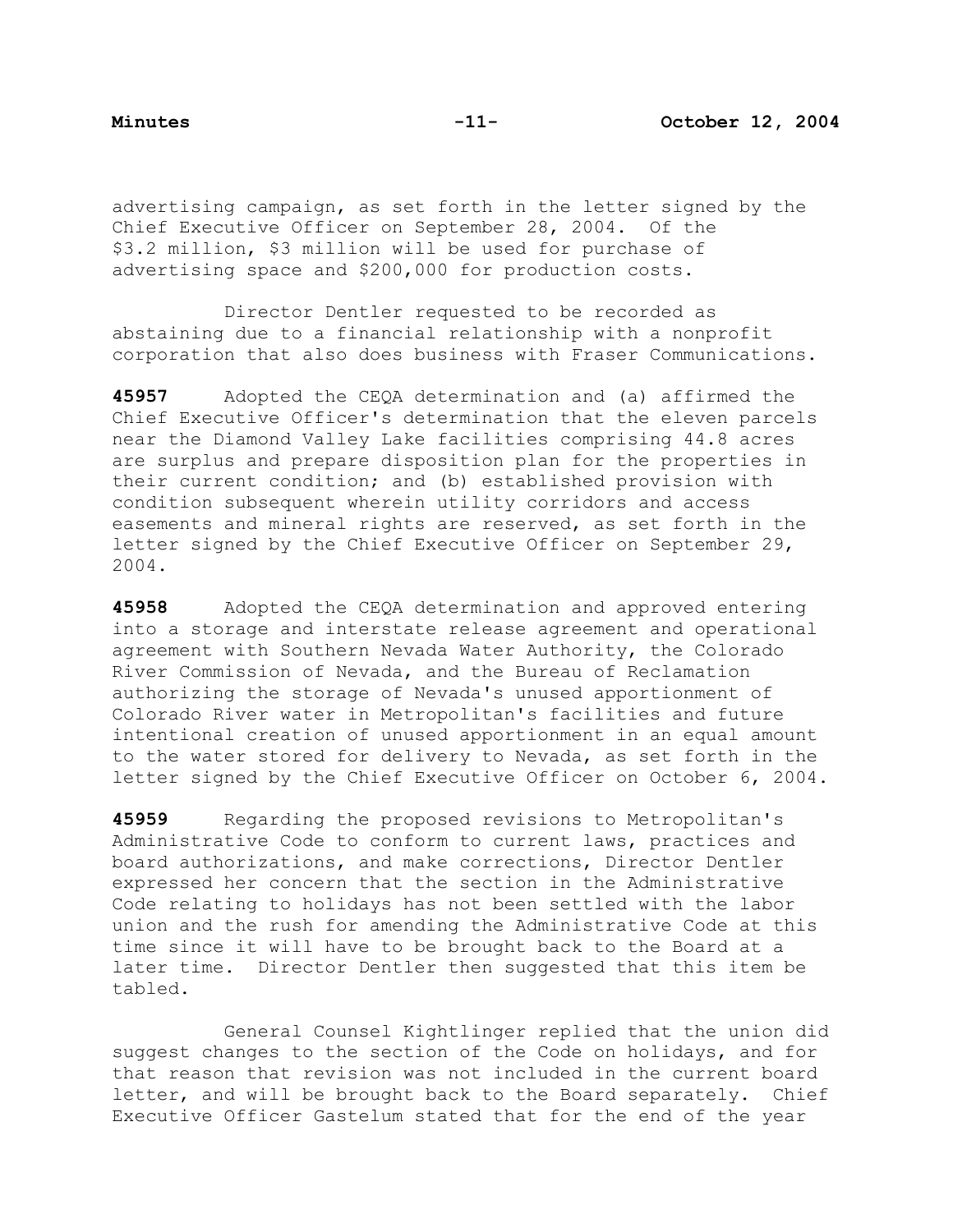there were a number of outstanding items that will be brought to the Board relative to the state audit, and the updating of the Administrative Code was one of those.

 Legal, Claims and Personnel Committee Chairman De Jesus then moved, seconded by Director Apodaca and carried, that the Board adopt the CEQA determination and approve the changes to the Administrative Code set forth in Attachment 2 to the letter signed by the General Counsel on September 29, 2004, to reflect the changes recommended.

 Directors Dentler and Luddy requested to be recorded a voting no.

**45960** Following a discussion on the salary grades for certain unrepresented employee positions and the classification of certain titles in reference to a public agency, Director Dentler moved, seconded by Director Luddy, that the revisions to Metropolitan's Administrative Code regarding salaries and benefits for unrepresented employees be tabled.

The Chair called for a vote on the motion to table.

The following is a record of the vote on the motion:

 Ayes: Beverly Hills (Dir. Harris, 1,407 votes), Fullerton (Dir. Blake, 1,090 votes), Los Angeles (Dirs. Dentler and Luddy, 14,044 votes), Pasadena (Dir. Brick, 1,381 votes), San Diego County Water Authority (Dirs. Lewis, Loveland, Parker, and Pocklington, 26,222 votes), West Basin Municipal Water District, Dir. Kwan, 4,887.50 votes). Total 49,031.50 votes.

 Noes: Burbank (Dir. Brown, 1,287 votes), Calleguas Municipal Water District (Dir. Grandsen, 5,928 votes), Central Basin Municipal Water District (Dir. Apodaca, 4,064 votes), Compton (Dir. Hall, 230 votes), Eastern Municipal Water District (Dir. Record, 3,570 votes), Foothill Municipal Water District (Dir. Edwards, 921 votes), Glendale (Dir. Rez, 1,626 votes), Inland Empire Utilities Agency (Dir. Koopman, 5,379 votes), Las Virgenes Municipal Water District (Dir. Peterson, 1,378 votes), Long Beach (Dir. Hansen, 2,669 votes), Los Angeles (Dirs. Farrar and Simonds, 14,044 votes), Municipal Water District of Orange County (Dirs. Bakall, Bannister, Dick, and Foley, 25,126 votes), San Fernando (Dir. Mejia, 109 votes), San Marino (Dir. Morris,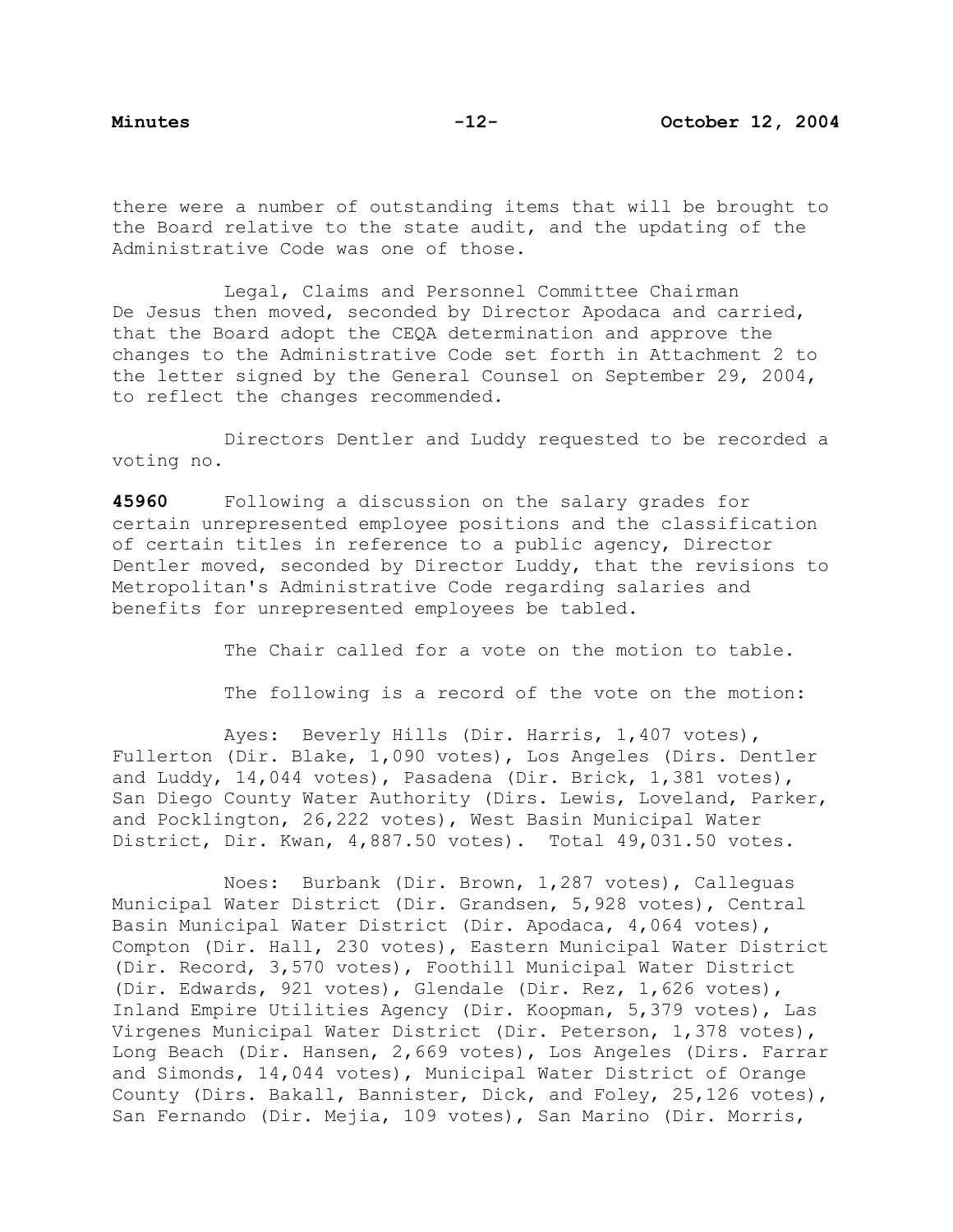304 votes), Santa Ana (Dir. Coughran, 1,574 votes), Santa Monica (Dir. Abdo, 1,648 votes), Three Valleys Municipal Water District (Dir. De Jesus, 3,706 votes), Torrance (Dir. Wright, 1,652 votes), Upper San Gabriel Valley Municipal Water District (Dir. Fellow, 5,256 votes), West Basin Municipal Water District (Dir. Murray, 4,887.50 votes), Western Municipal Water District of Riverside County (Dir. Mylne, 5,043 votes). Total 90,401.50 votes.

 Abstain: Central Basin Municipal Water District (Dir. Pace, 4,064 votes). Total 4,064 votes.

 Absent: Anaheim (Dir. Tait, 2,622 votes). Total 2,622 votes.

 The Chair declared the motion to table failed by a vote of 49,031.50 ayes, 90,401.50 noes, 4,064 abstain, and 2,622 absent.

 Director Hall then moved, seconded by Director Edwards and carried, that the Board adopt the CEQA determination and approve the changes to the Administrative Code set forth in Attachment 2 to the letter jointly signed by the Chief Executive Officer on September 30, the General Counsel and the General Auditor on September 29, 2004, to reflect the changes recommended.

 Directors Brick, Dentler, and Harris requested to be recorded as voting no.

Director Luddy withdrew from the Meeting at 1:02 p.m.

**45961** Director Edwards moved, seconded by Director Blake and unanimously carried, that the Board adopt the CEQA determination and **Resolution 8926** of the Board of Directors giving notice of potential discontinuance of service of Interim Agricultural Water Program water in 2005, as set forth in the letter signed by the Chief Executive Officer on September 22, 2004, said Resolution entitled:

**RESOLUTION OF THE BOARD OF DIRECTORS OF THE METROPOLITAN WATER DISTRICT OF SOUTHERN CALIFORNIA DIRECTING THE GIVING OF NOTICE OF POTENTIAL DISCONTINUANCE OF SERVICE OF SURPLUS WATER IN 2005**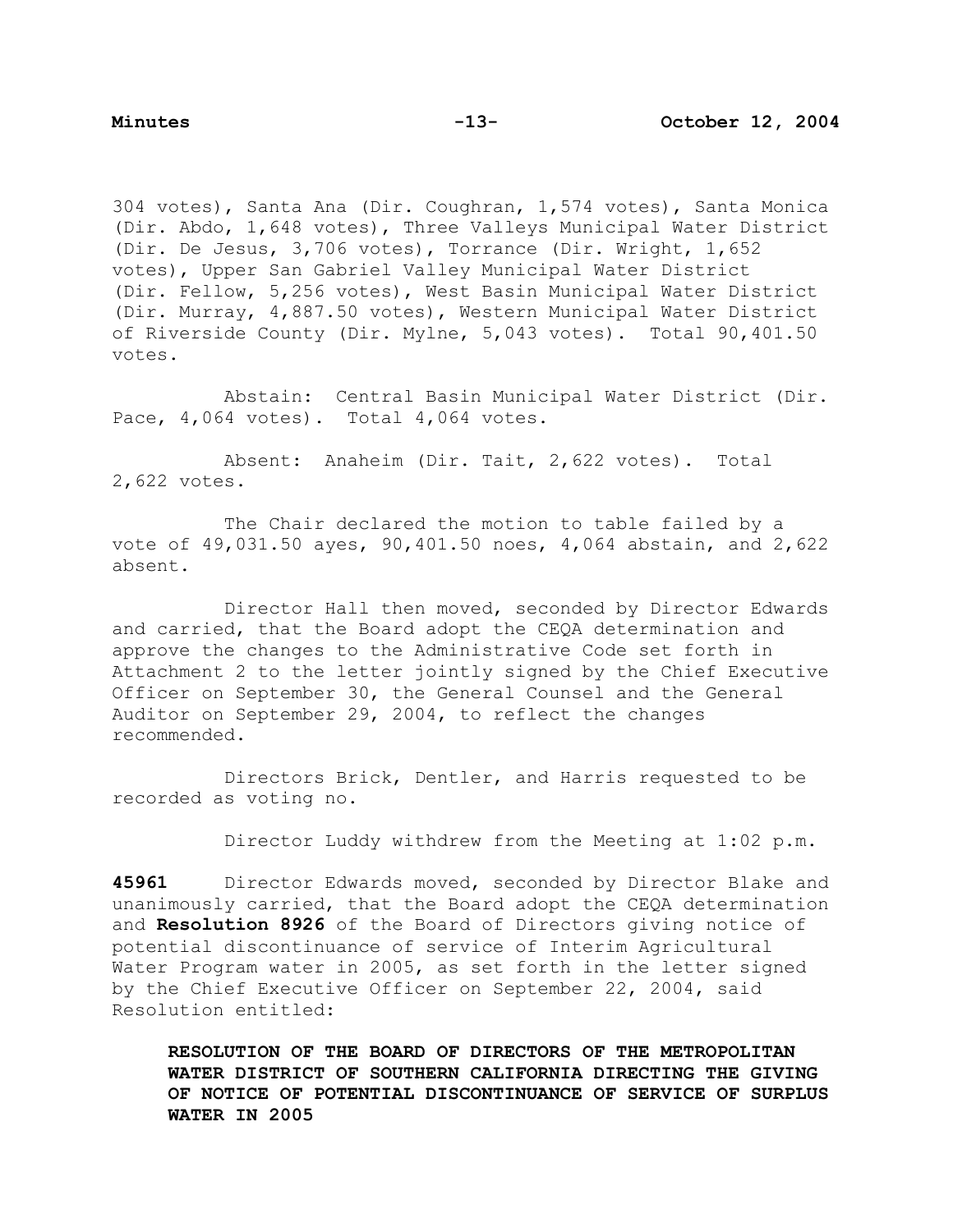**45962** Regarding *Shank/Balfour Beatty, a Joint Venture vs. Metropolitan Water District*, no action was taken.

**45963** Director Blake moved, seconded by Director Edwards and carried, and the Board adopted the CEQA determination and authorized the General Auditor to enter into a contract for external audit services with the firm of KPMG for the annual and quarterly audits for fiscal year June 30, 2005, in an amount not to exceed \$208,350, as set forth in the letter signed by the General Auditor on September 29, 2004.

**45964** Director Blake moved, seconded by Director Coughran and carried, and the Board confirmed the Chief Executive Officer's action to withdraw from the National Water Research Institute.

Director Morris requested to be recorded as voting no.

**45965** The following communications were submitted to the Board for information:

- a. Status report for the Inland Feeder Program for activities through August 2004, signed by the Chief Executive Officer on September 23, 2004.
- b. Report on California Friendly Water Efficiency Recognition Program, signed by the Chief Executive Officer on September 23, 2004.

**45966** At 1:06 p.m., the Chair called a public hearing to receive comments on the proposed standby charge for 50<sup>th</sup> Fringe Area Annexation to Western Municipal Water District.

 No member of the public responded; and after tabulation of the ballots was completed, and with no protests filed, the Chair closed the public hearing at 1:07 p.m.